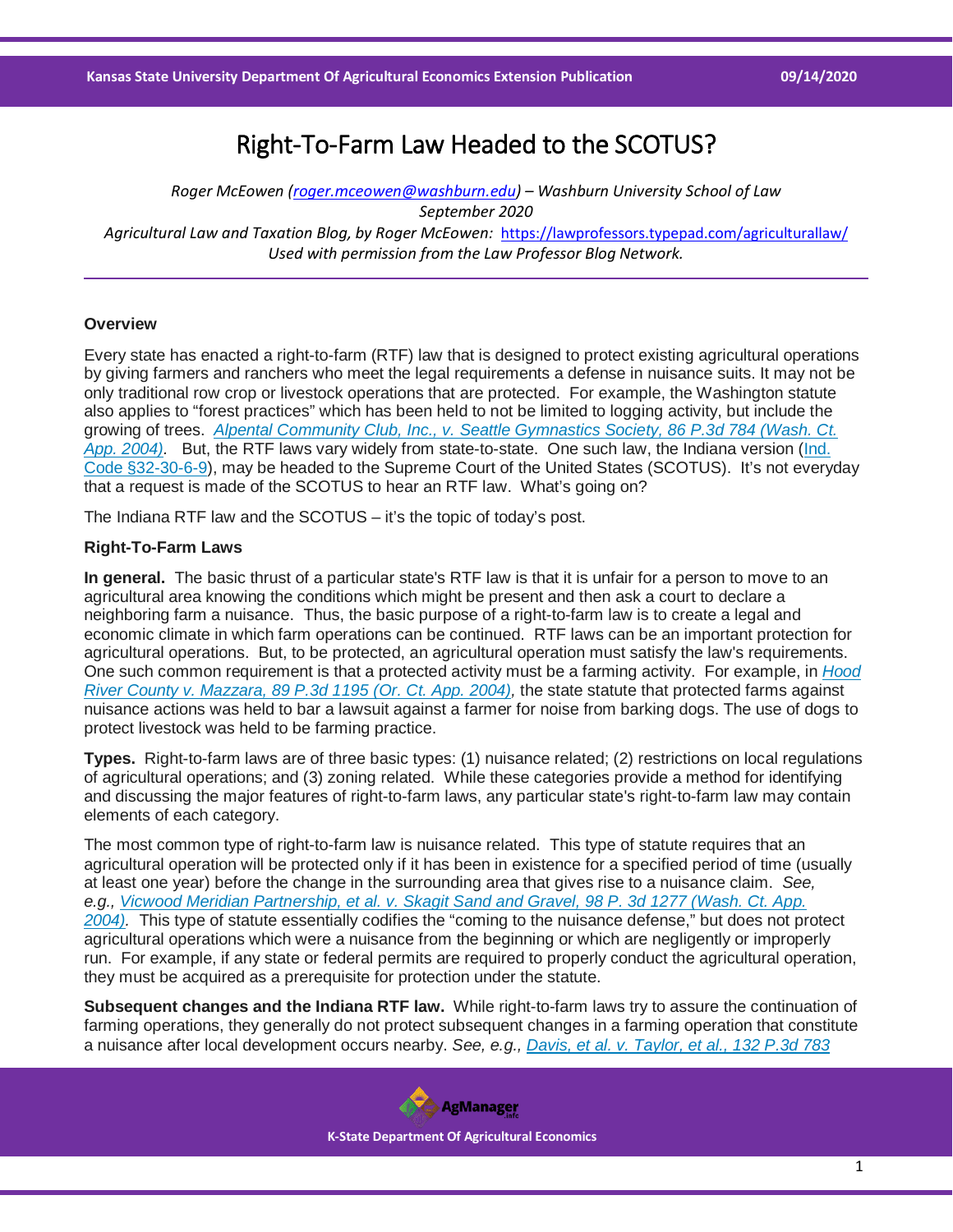#### **Kansas State University Department Of Agricultural Economics Extension Publication 09/14/2020**

## *[\(Wash. Ct. App. 2006\);](https://casetext.com/case/davis-v-taylor-4?ref=ArRBZs!NhZDLi) [Trickett v. Ochs, 838 A.2d 66 \(Vt. 2003\);](https://casetext.com/case/trickett-v-ochs?ref=ArRBZs!Dugm11) [Flansburgh v. Coffey, 370 N.W.2d 127](https://casetext.com/case/flansburgh-v-coffey?ref=ArRBZs!ETu4MR)*

*[\(Neb. 1985\).](https://casetext.com/case/flansburgh-v-coffey?ref=ArRBZs!ETu4MR)* If a nuisance cannot be established, however, the Indiana RTF law has been construed to bar an action when the agricultural activity on land changes in nature. For instance, in *Dalzell, et al. v. Country View Family Farms, LLC, No. 1:09-cv-1567-WTL-MJD, 2012 U.S. Dist. LEXIS 130773 (S.D. Ind. Sept. 13, 2012),* the land near the plaintiffs changed hands. The prior owner had conducted a row-crop operation on the property. The new owner continued to raise row crops, but then got approval for a 2800-head sow confinement facility. The defendant claimed the state (IN) right-to-farm law as a defense and sought summary judgment. The court held that state law only allows nuisance claims when "significant change" occurs and that transition from row crops to a 2,800-head hog confinement facility did not meet the test because *both are agricultural uses.* The court noted that an exception existed if the plaintiffs could prove that the hog confinement operation was being operated in a negligent manner which causes a nuisance, but the plaintiffs failed to prove that the alleged negligence was the proximate cause of the claimed nuisance. Thus, the exception did not apply and the defendant's motion for summary judgment was granted. The court's decision was affirmed on appeal. *[Dalzell, et al. v. Country View Family Farms, LLC, et](https://casetext.com/case/dalzell-v-country-view-family-farms-llc?ref=ArRBZs!R9DHDt)  [al., 517 Fed. Appx. 518 \(7th Cir. 2013\).](https://casetext.com/case/dalzell-v-country-view-family-farms-llc?ref=ArRBZs!R9DHDt)*

In another Indiana case, *[Parker v. Obert's Legacy Dairy, LLC, 988 N.E.2d 319 \(Ind. Ct. App. 2013\),](https://casetext.com/case/parker-v-oberts-legacy-dairy?ref=ArRBZs!upuvw9)* the defendant had expanded an existing dairy operation from 100 cows to 760 cows by building a new milking parlor and free-stall barn on a tract adjacent to the farmstead where the plaintiff's family had farmed since the early 1800s. The plaintiff sued for nuisance and the defendant asserted the state (IN) right-to-farm statute as a defense. The court determined that the statute barred the suit. Importantly, the court determined that the expansion of the farm did not necessarily result in the loss of the statute's protection. For instance, the vastly expanded dairy remained covered under the same Confined Animal Feeding Operation permit as the original farm. In addition, the conversion of a crop field to a dairy facility was protected by the statute because both uses simply involved different *forms* of agriculture. The court also noted that the Indiana statute at issue protected one farmer from suit by another farmer for nuisance if the claim involved odor and loss of property value. Not all state statutes apply to protect farmers from nuisance suits brought by other farmers.

# **The** *Himsel* **Litigation**

A more recent case involving the Indiana RTF law is *[Himsel v. Himsel, 122 N.E.3d 935 \(Ind. Ct. App.](https://casetext.com/case/himsel-v-himsel?ref=ArRBZs!Cw68de)  [2019\).](https://casetext.com/case/himsel-v-himsel?ref=ArRBZs!Cw68de)* I have written previously about the *Himsel* case here: [https://lawprofessors.typepad.com/agriculturallaw/2019/05/coming-to-the-nuisance-by-staying-put-or](https://lawprofessors.typepad.com/agriculturallaw/2019/05/coming-to-the-nuisance-by-staying-put-or-when-200-equals-8000.html)[when-200-equals-8000.html](https://lawprofessors.typepad.com/agriculturallaw/2019/05/coming-to-the-nuisance-by-staying-put-or-when-200-equals-8000.html)

The appellate court in *Himsel*, determined that the Indiana RTF law applied to protect the defendant because the change in the nature of the defendant's hog operation from row crop farming to a large-scale confined animal feeding operation (CAFO) involving 8,000 hogs was "not a significant change" that would make the RTF law inapplicable. In other words, 8,000 hogs in a confinement building raised by a contracting party that likely doesn't make management decisions concerning the hogs, doesn't report the associated contract income as farm income on Schedule F, and cannot pledge the hogs as loan collateral due to a lack of an ownership interest in the hogs, was somehow not significantly different from 200 hogs and 200 head of cattle raised by a farmer with associated crop ground who managed the diversified operation. Just the sheer number of hogs alone stands out in stark contrast. Also, unlike the *Obert's Legacy Dairy* case where the expansion of the dairy farm did not require a new permit, the hog operation in *Himsel* required a change in the existing zoning of the tract.

The plaintiffs in *Himsel,* members of the same family as the defendants, were found to have essentially come to the nuisance because one of them chose to retire from farming and remain on the land that he had lived on for nearly 80 years, and the other didn't move from the rural home they built in 1971. An 8,000-

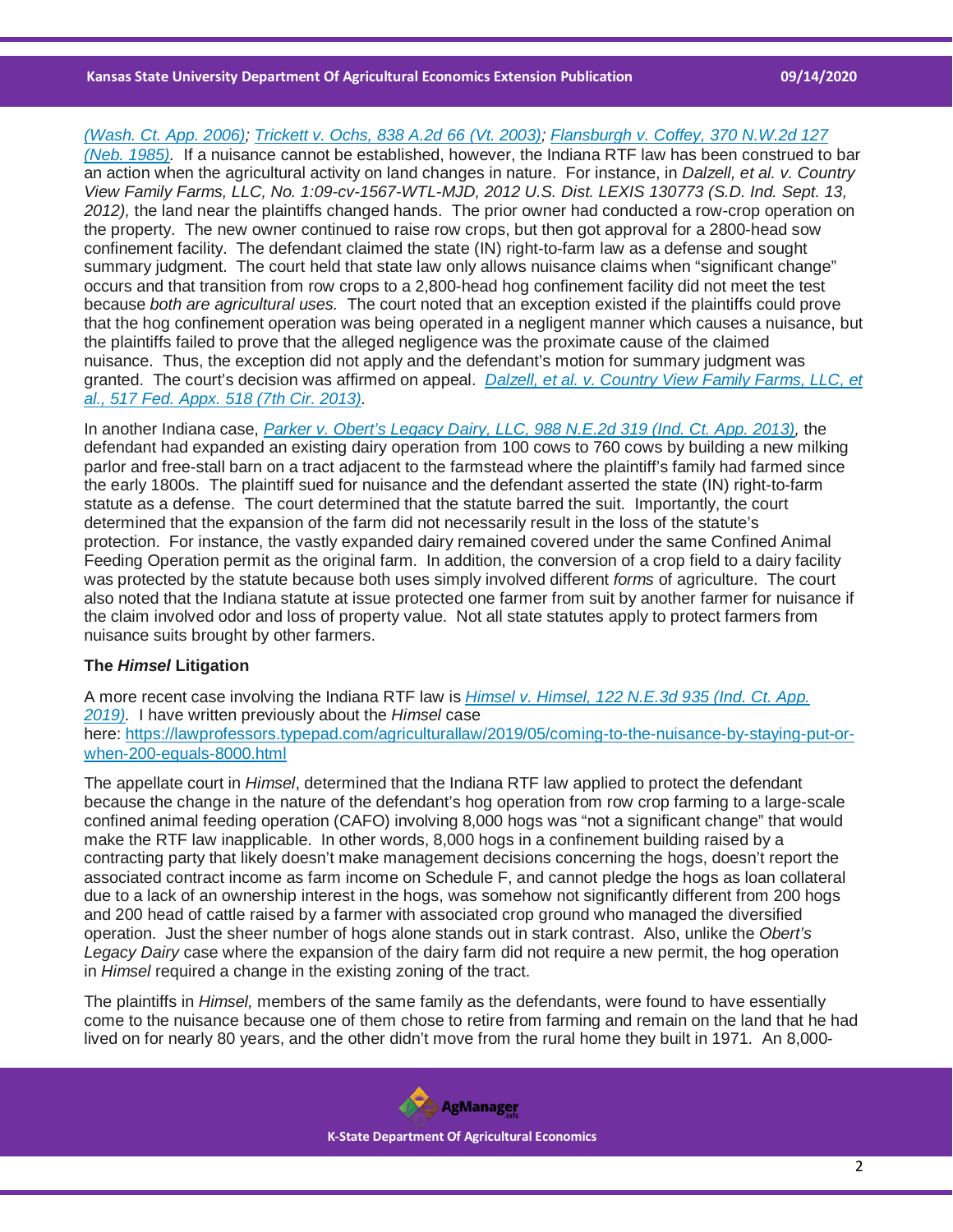head hog confinement operation and the presence of 3.9 million gallons of untreated hog manure was comparable to farming in this area in 1941.

The *Himsel* court also determined that a "taking" had not occurred because the plaintiff had not sold his home and moved away from the place where he grew up and lived all of his life, and the RTF law did not take the entire value of the plaintiff's property away. The appellate court, however, did not address the implications of whether its opinion essentially granted the CAFO an easement to produce odors across the plaintiffs' property.

The appellate court declined to rehear the case *(No. 18A-PL-645, 2019 Ind. App. LEXIS 314 (Ind. Ct. App. Jul. 12, 2019)),* and the Indiana Supreme Court declined to review the appellate court's decision by a single vote. *Himsel v. 4/9 Livestock, LLC, 143 N.E. 3d 950 (Ind. Sup. Ct. Feb. 20, 2020).* On July 17, 2020, a petition for certiorari was filed with the SCOTUS.

#### **The Issue Before the SCOTUS – Unconstitutional Taking**

The issue presented to the SCOUTUS is singular – whether the Indiana RTF law amounts to a taking of private property without compensation in violation of the Constitution's Fifth Amendment. Property rights are constitutionally protected under the Fifth Amendment and cannot be taken by governmental action without payment of just compensation. The Fifth Amendment applies to the states through the Fourteenth Amendment. What is involved in *Himsel* is not an outright taking of the plaintiff's land, instead the claim is that the RTF law constitutes a regulatory taking via obnoxious odors and other environmental contamination. I have written about regulatory takings

here: [https://lawprofessors.typepad.com/agriculturallaw/2019/10/regulatory-takings-pursuing-a](https://lawprofessors.typepad.com/agriculturallaw/2019/10/regulatory-takings-pursuing-a-remedy.html)[remedy.html](https://lawprofessors.typepad.com/agriculturallaw/2019/10/regulatory-takings-pursuing-a-remedy.html) But, is there any precedence for a RTF law being held unconstitutional. There is.

**State court action.** In 1998, the Iowa Supreme Court invalidated an Iowa law designed to preserve agricultural land and provide farmers protection from nuisance lawsuits. *Bormann v. Board of Supervisors in and for Kossuth County, [584 N.W.2d 309 \(Iowa 1998\).](https://casetext.com/case/bormann-v-kossuth-county-bd-of-suprs?ref=ArRBZs!f71cbz)* The Iowa law allowed counties to designate agricultural areas of at least 300 contiguous acres. Farming operations conducted within a designated area were not subject to nuisance lawsuits if they operated properly. The court ruled that this immunity created a property right, an easement to create odors, over land adjacent to the agricultural area's boundary. As a result, the court ruled the Iowa law unconstitutional because the county did not pay the neighbors who would be required to endure the odors and the neighbors could not bring a nuisance action to limit or stop odor production. The SCOTUS declined further review. *Girres v. Bormann, 525 U.S. 1172 (1999).*

In 2004, the Iowa Supreme Court addressed the constitutionality of the Iowa RTF law. *Gacke v. Pork XTRA, L.L.C, [684 N.W.2d 168 \(Iowa 2004\).](https://casetext.com/case/gacke-v-pork-xtra?ref=ArRBZs!hhQrWk)* In *Gacke,* the defendant built a confinement hog facility 1,300 feet to the north of the plaintiffs' farmstead which the plaintiffs had occupied since 1974. In the summer of 2000, the plaintiffs filed a nuisance action against the defendant claiming damages for personal injury, emotional distress and a decrease in the value of their property, and seeking a permanent injunction, compensatory and punitive damages. The defendant raised the Iowa right-to-farm statute as a defense**.** The pertinent part of the statute provides:

"An animal feeding operation…shall not be found to be a…nuisance under this chapter or under principles of common law, and the animal feeding operation shall not be found to interfere with another person's comfortable use and enjoyment of the person's life or property under any other cause of action."

Importantly, the statutory protection applies regardless of whether the animal feeding operation was established (or expanded) before or after the complaining party was present in the area. However, the protection of the statute does not apply if the animal feeding operation is not in compliance with all applicable federal and state laws for operation of the facility, or the facility unreasonably and for substantial